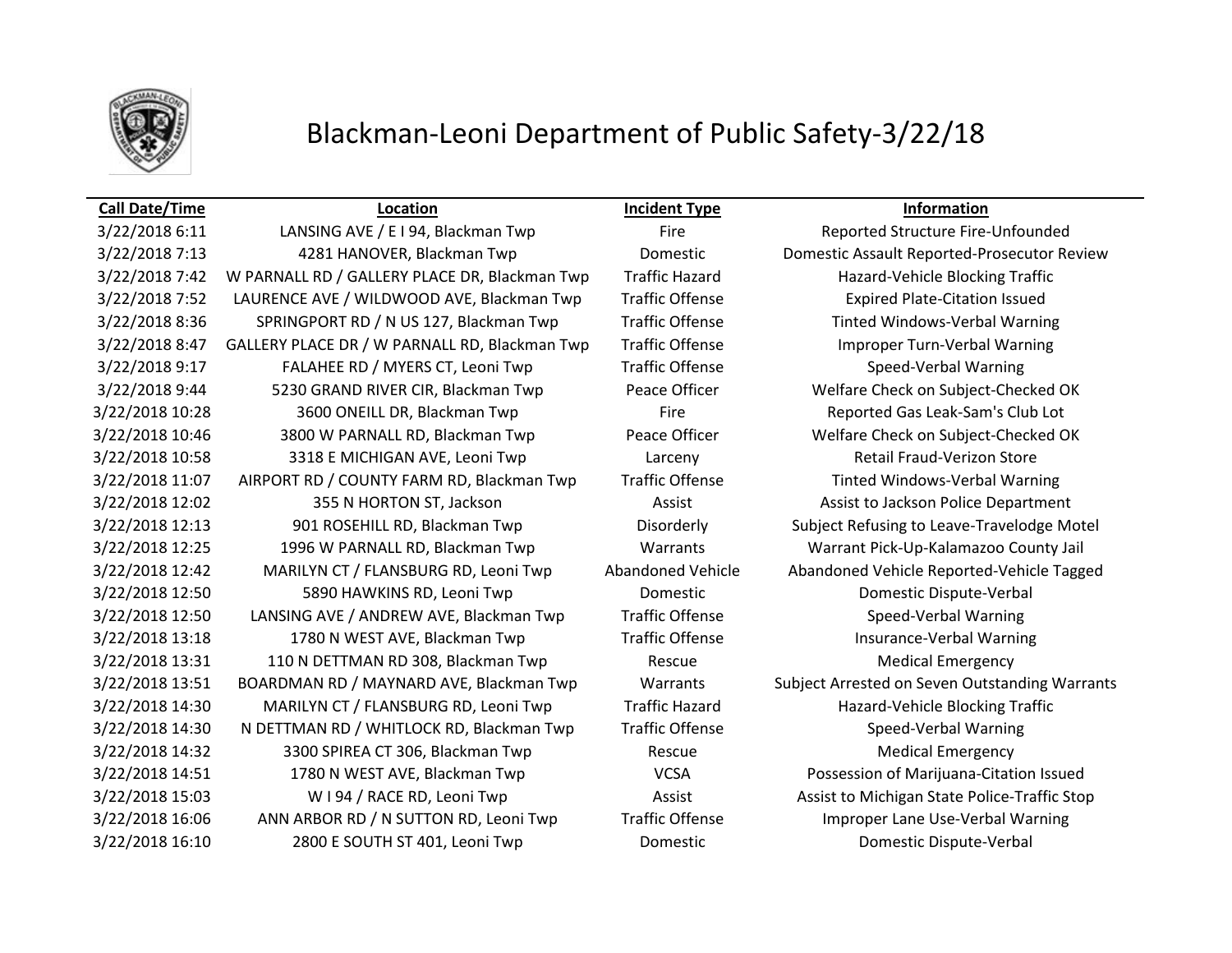

# Blackman-Leoni Department of Public Safety-3/22/18

### **Call Date/Time Location Incident Type Information**

3/22/2018 16:27 3513 CHERRY BLOSSOM DR, Blackman Twp Rescue Medical Emergency 3/22/2018 16:37 4055 BLACKMAN RD, Blackman Twp Alarm False Burglar Alarm 3/22/2018 17:20 E GANSON ST / N ROBERTS ST, Blackman Twp Traffic Offense Expired Plate-Verbal Warning 3/22/2018 17:40 SEYMOUR RD / SAINT JOHN RD, Leoni Twp Motorist Assist Motorist Assist-Vehicle Problems 3/22/2018 20:22 2400 E SOUTH ST, Leoni Twp Fire Fire Fire False Fire Alarm 3/22/2018 20:51 139 E I 94, Blackman Twp Accident PDA One Vehicle Accident-No Injuries 3/22/2018 21:27 3921 W MICHIGAN AVE 19, Blackman Twp Rescue Medical Emergency 3/22/2018 21:50 6374 PEPPER TREE LN, Blackman Twp Rescue Rescue Medical Emergency 3/22/2018 21:58 2767 AIRPORT RD 213, Blackman Twp Rescue Rescue Medical Emergency 3/22/2018 22:04 233 OAK GROVE AVE, Blackman Twp Domestic Domestic Dispute-Verbal 3/22/2018 22:06 830 ROYAL DR, Blackman Twp Domestic Domestic Dispute-Verbal 3/22/2018 22:33 3501 PAGE AVE, Leoni Twp Alarm Alarm Alarm False Burglar Alarm 3/22/2018 22:41 938 S SUTTON RD, Leoni Twp Rescue Rescue Medical Emergency

3/22/2018 17:01 6011 ANN ARBOR RD, Leoni Twp Traffic Offense Improper Lane Use-Verbal Warning 3/22/2018 17:26 114 BURT AVE, Blackman Twp Animal Complaint Loose Dogs Reported-Transported to Animal Shelter 3/22/2018 18:11 4335 COUNTY FARM RD, Blackman Twp Peace Officer Welfare Check on Subject-Checked OK 3/22/2018 18:16 2315 LANSING AVE, Blackman Twp Fraud Fraud Fraud Fraud Reported-Suspect Identified 3/22/2018 18:20 2259 MORRILL RD, Blackman Twp Animal Complaint Loose Dog Reported-Transported to Animal Shelter 3/22/2018 18:23 HURST RD / W MICHIGAN AVE, Blackman Twp Disorderly Reported Fight in Street-Subjects Left 3/22/2018 19:06 W MICHIGAN AVE / ROBINSON RD, Blackman Twp Suspicious Situation Suspicious Subject Reported-Checked OK 3/22/2018 19:25 5119 PAGE AVE, Leoni Twp Inspection Prop Property Check-Open Door-Checked OK 3/22/2018 19:37 1700 W MICHIGAN AVE, Blackman Twp Lost Property Lost Wallet Reported-Wallet Located-Wal-Mart 3/22/2018 19:44 2777 AIRPORT RD, Blackman Twp Suspicious Situation Suspicious Situation Reported-Meijer 3/22/2018 20:18 4202 ANN ARBOR RD, Leoni Twp Peace Officer Welfare Check on Subject-Checked OK 3/22/2018 20:36 4281 HANOVER, Blackman Twp Peace Officer Stand-By While Belongings Picked-Up 3/22/2018 20:36 N BROWN ST / W MICHIGAN AVE, Blackman Twp Traffic Offense No Headlights On-Verbal Warning 3/22/2018 22:55 221 GRAND ST, Leoni Twp Larceny Larceny Reported-Handgun Stolen 3/22/2018 23:17 W GROVE ST / 5TH ST, Leoni Twp Accident PDA Car/Deer Accident